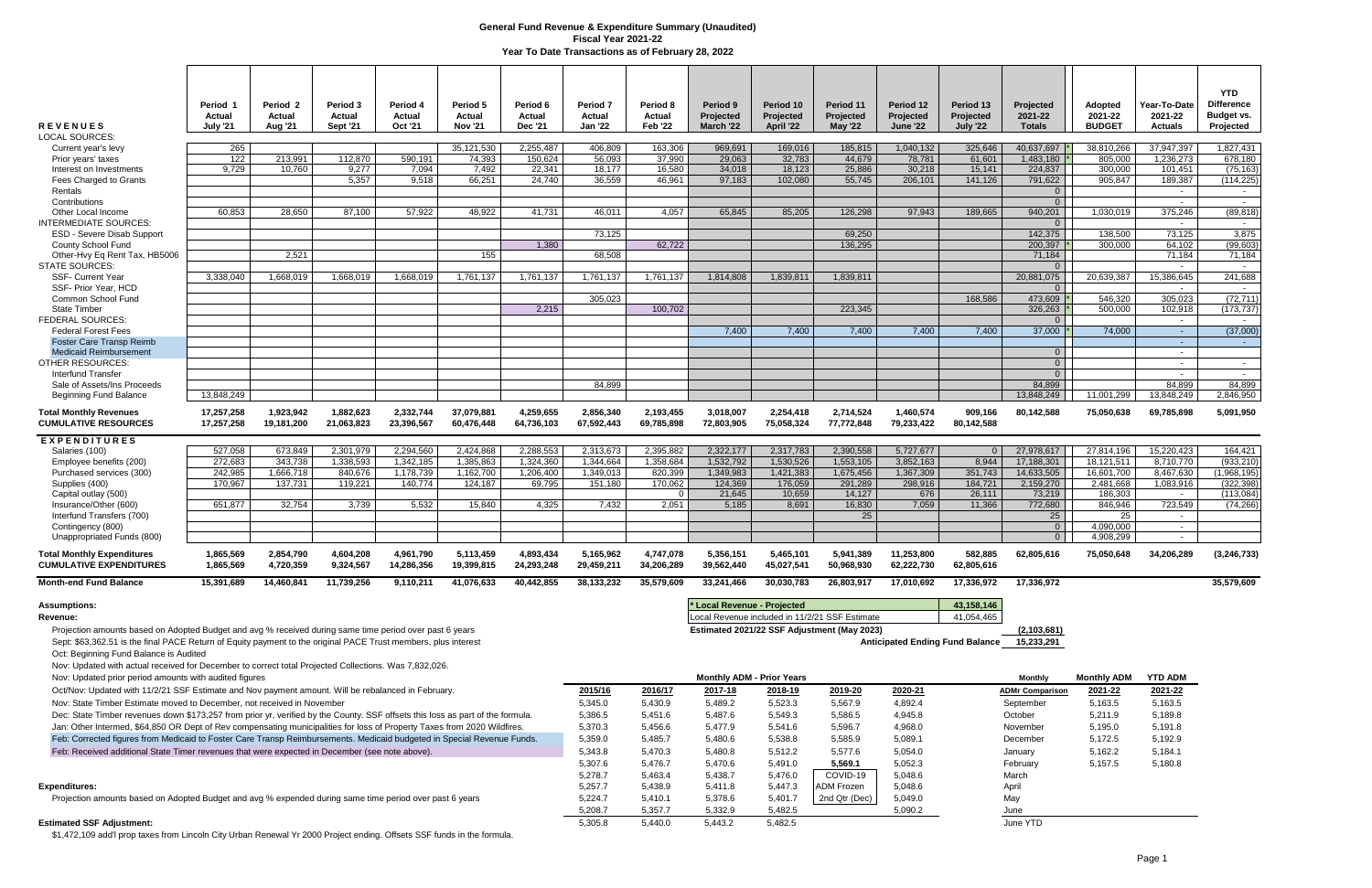## **Lincoln County School District Monthly Comparison - Projected to Actual February 2022**

|                                   |           |           | <b>Actual</b>            |                                        |
|-----------------------------------|-----------|-----------|--------------------------|----------------------------------------|
|                                   |           |           | <b>Compared to</b>       |                                        |
| <b>REVENUES</b>                   | Projected | Actual    | Projected                | <b>Comments</b>                        |
| <b>LOCAL SOURCES:</b>             |           |           |                          |                                        |
| Current year's levy               | 286,587   | 163,306   | (123, 281)               | Timing of receipts (95% rcvd in Fall)  |
| Prior years' taxes                | 36,857    | 37,990    | 1,132                    |                                        |
| Interest on Investments           | 33,982    | 16,580    | (17, 402)                | Rates Lower than Budgeted              |
| Fees Charged to Grants            | 50,343    | 46,961    | (3, 382)                 | Varies with Actual Grant Exp           |
| Rentals                           |           |           |                          |                                        |
| Contributions                     |           |           |                          |                                        |
| Other Local Income                | 70,571    | 4,057     | (66, 514)                |                                        |
| <b>INTERMEDIATE SOURCES:</b>      |           |           |                          |                                        |
| ESD - Severe Disability Support   |           |           |                          |                                        |
| County School Fund                |           | 62,722    | 62,722                   | Expected in Dec                        |
| Other-Hvy Eq Rent Tax, HB5006     |           |           |                          |                                        |
|                                   |           |           |                          |                                        |
| <b>STATE SOURCES:</b>             |           |           |                          | To be adj in March instead of Feb this |
| <b>SSF- Current Year</b>          | 1,879,148 | 1,761,137 | $(118,011)$ *<br>$\ast$  | year due to SSF formula changes        |
| <b>SSF-Prior Year</b>             |           |           |                          |                                        |
| Common School Fund                |           |           |                          |                                        |
| <b>State Timber</b>               |           | 100,702   | 100,702                  | Was expected in Dec                    |
| <b>FEDERAL SOURCES:</b>           |           |           |                          |                                        |
| <b>Federal Forest Fees</b>        |           |           | $\ast$                   |                                        |
| Foster Care Transport Reimb       | 7,400     |           | (7, 400)                 | ODE Behind in Processing               |
| <b>Medicaid Reimbursement</b>     |           |           |                          | Budgeted in F278                       |
| <b>OTHER RESOURCES:</b>           |           |           |                          |                                        |
| <b>Interfund Transfer</b>         |           |           | $\overline{\phantom{a}}$ |                                        |
| Sale of Assets/Ins Proceeds       |           |           |                          |                                        |
| <b>Beginning Fund Balance</b>     |           |           |                          |                                        |
|                                   |           |           |                          |                                        |
| <b>Total Monthly Revenue</b>      | 2,364,889 | 2,193,455 | (171, 434)               |                                        |
| <b>EXPENDITURES</b>               |           |           |                          |                                        |
| Salaries (100)                    | 2,368,951 | 2,395,882 | 26,931                   |                                        |
| Employee benefits (200)           | 1,509,924 | 1,358,684 | (151, 241)               |                                        |
| Purchased services (300)          | 1,479,086 | 820,399   | (658, 687)               |                                        |
| Supplies (400)                    | 98,367    | 170,062   | 71,695                   |                                        |
| Capital outlay (500)              | 6,681     |           | (6,681)                  |                                        |
| Insurance/Other (600)             | 8,983     | 2,051     | (6,932)                  |                                        |
| Interfund Transfers (700)         |           |           |                          |                                        |
| Contingency (800)                 |           |           |                          |                                        |
| Unappropriated Funds (800)        |           |           |                          |                                        |
| <b>Total Monthly Expenditures</b> |           | 4,747,078 |                          |                                        |
|                                   | 5,471,992 |           | (724, 914)               |                                        |

\*Indicates SSF formula revenue -- excesses are returned to the State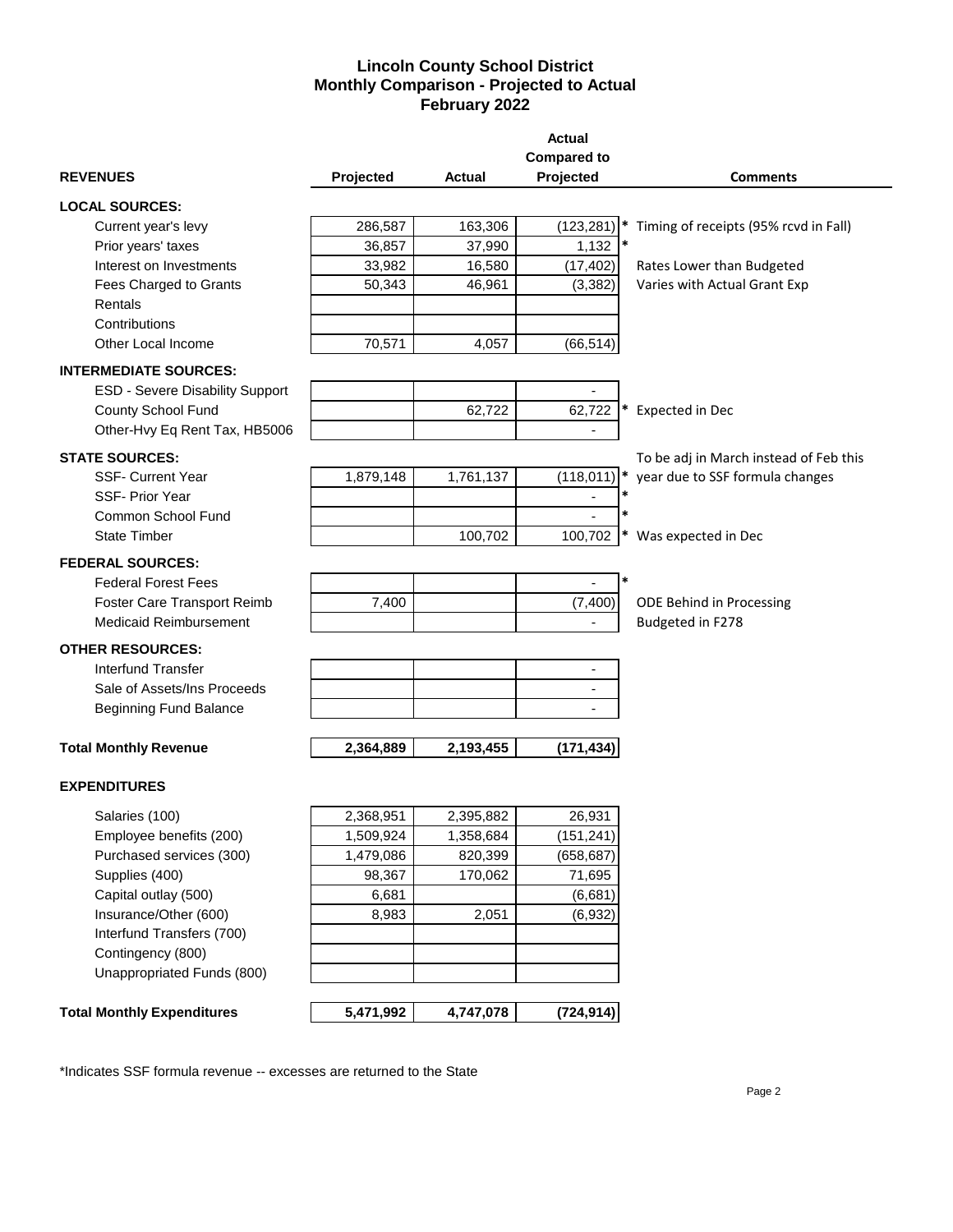### **Lincoln County School District Purchased Services Monthly Comparison February 28, 2022**

|                                 | July      |    | Aug           | <b>Sept</b>               |   | Oct        |   | Nov        | <b>Dec</b> |   | Jan        |   | Feb        | <b>March</b>   | April | May            | June           | <b>YTD Total</b> |
|---------------------------------|-----------|----|---------------|---------------------------|---|------------|---|------------|------------|---|------------|---|------------|----------------|-------|----------------|----------------|------------------|
| Professional Instruction Svcs   | 598       |    | 30,284        | 20,408                    |   | 86.775     |   | 53,307     | 56,614     | E | 166.749    |   | 22,450     |                |       |                |                | 437,184          |
| <b>Cleaning Services</b>        | 151,489   |    | 158,246       | 154,868                   |   | 154,868    |   | 154,868    | 154,868    |   | 154,868    |   | 154,868    |                |       |                |                | 1,238,941        |
| Repairs & Maintenance           | 12,587    |    | 29,777        | 32,280                    |   | 14,816     |   | 6,086      | 27,458     |   | 19,333     |   | 4,802      |                |       |                |                | 147,139          |
| Rentals                         | 296       |    | 1,880         | 9,858                     |   |            |   |            |            |   | 436        |   | 1,866      |                |       |                |                | 14,336           |
| <b>Utilities</b>                | 13,398    | IВ | 95,575        | 71,191                    |   | 102,994    |   | 113,591    | 131,061    |   | 161,095    |   | 129,857    |                |       |                |                | 818,761          |
| Transportation                  |           |    | 122,626       | 127,731                   |   | 348,622    |   | 398,449    | 362,264    |   | 386,955    | G | 36,286     |                |       |                |                | 1,782,932        |
| Travel                          |           |    | 3,531         | 2,523                     |   | 7,030      |   | 4,326      | 8,607      |   | 9,262      |   | 7,207      |                |       |                |                | 42,486           |
| Telephone                       | 4,357     |    | 7,418         | 8,355                     |   | 4,337      |   | 13,207     | 8,554      |   | 8,364      |   | 2,917      |                |       |                |                | 57,508           |
| Postage                         | 4,237     |    | 1,317         | 1,327                     |   | 2,781      |   | 3,276      | 5,261      |   | 2,397      |   | 2,447      |                |       |                |                | 23,043           |
| Advertising                     |           |    | 15            | 895                       |   |            |   |            |            |   | 1,055      |   | 199        |                |       |                |                | 2,164            |
| Printing & Binding              | 5,235     |    | 17,683        | 11,440                    |   | 13,018     |   | 6,351      | 16,382     |   | 14,660     |   | 8,717      |                |       |                |                | 93,487           |
| Data Lines                      |           |    | 89            | 117                       |   | 89         |   | 89         | 89         |   | 460        |   | 157        |                |       |                |                | 1,089            |
| <b>Charter School Payments</b>  |           | C  | 1,165,121     | 388,616                   | D | 431,505    |   | 412,642    | 412,642    |   | 412,642    |   | 412,642    |                |       |                |                | 3,635,810        |
| Tuition                         |           |    |               |                           |   |            |   |            |            |   | 2,296      |   | 23,724     |                |       |                |                | 26,020           |
| <b>Audit Services</b>           |           | E  | 11,270        |                           |   | 1,200      | E | (11, 270)  | 15,050     |   |            |   |            |                |       |                |                | 16,250           |
| <b>Legal Services</b>           |           |    | 7,275         | 7,543                     |   | 6,145      |   | 6,157      | 3,623      |   | 1,441      |   | 8,973      |                |       |                |                | 41,156           |
| Architect/Engineer Services     |           |    |               |                           |   |            |   |            |            |   |            |   |            |                |       |                |                |                  |
| Negotiation/Labor Consulting    |           |    |               |                           |   |            |   |            |            |   |            |   |            |                |       |                |                |                  |
| Svcs                            |           |    |               |                           |   |            |   |            |            |   |            |   |            |                |       |                |                |                  |
| Management Services             |           |    |               |                           |   |            |   |            |            |   |            |   |            |                |       |                |                |                  |
| Data Processing/Tech Svcs       | 500       |    | 3,000         |                           |   | 3,000      |   | 1,500      |            |   | 3,000      |   |            |                |       |                |                | 11,000           |
| <b>Election Services</b>        |           |    | 37            |                           |   |            |   |            |            |   |            |   |            |                |       |                |                | 37               |
| <b>Other General Prof Svcs</b>  | 50,288    |    | 11,575        | 3,525                     |   | 1,589      |   | 122        | 3,928      |   | 4,003      |   | 3,287      |                |       |                |                | 78,317           |
| <b>Total Purchased Services</b> | 242,985   |    | 1,666,718     | 840,676                   |   | 1,178,769  |   | 1,162,700  | 1,206,400  |   | 1,349,013  |   | 820,398    | $\blacksquare$ |       | $\blacksquare$ | $\blacksquare$ | 8,467,659        |
|                                 |           |    |               |                           |   |            |   |            |            |   |            |   |            |                |       |                |                |                  |
| <b>For Reference Only:</b>      |           |    |               |                           |   |            |   |            |            |   |            |   |            |                |       |                |                |                  |
| Less Transportation             |           |    |               | $(122, 626)$ $(127, 731)$ |   | (348, 622) |   | (398, 449) | (362, 264) |   | (386, 955) |   | (36, 286)  |                |       |                |                |                  |
| Less Charter School             |           |    |               |                           |   |            |   |            |            |   |            |   |            |                |       |                |                |                  |
| Payments                        |           |    | (1, 165, 121) | (388, 616)                |   | (431, 505) |   | (412, 642) | (412, 642) |   | (412, 642) |   | (412, 642) |                |       |                |                |                  |
| <b>Balance of Purchased</b>     |           |    |               |                           |   |            |   |            |            |   |            |   |            |                |       |                |                |                  |
| <b>Services</b>                 | 242,985 A |    | 378,971       | 324,329                   |   | 398,642    |   | 351,609    | 431,494    |   | 549,416    |   | 371,470    |                |       |                |                |                  |

**Notes:**

A: Removing Transportation & Charter Payments with their irregular payment patterns from the totals smooths the monthly totals for comparison purposes. For Reference Only.

B: June bills are paid from prior year budget. July bills are paid in August.

C: July Charter payments paid in August. July was \$776,505, August was \$388,616. Double payment in July to frontload, no payment in May.

D: Recalculated LCCT payments for July - October due to increase in actual ADM vs budgeted ADM

E: Prior Year Audit expense, moved to Accounts Payable in Prior Year's Financial Report

F: \$70,121 OCCC Dual Credit, Early College, CNAs Program, Class Fees, \$69,790 ESS Subs, \$15,749 Special Ed contracts, \$10,832 Prof Development

G: January Transportation invoice will be paid in March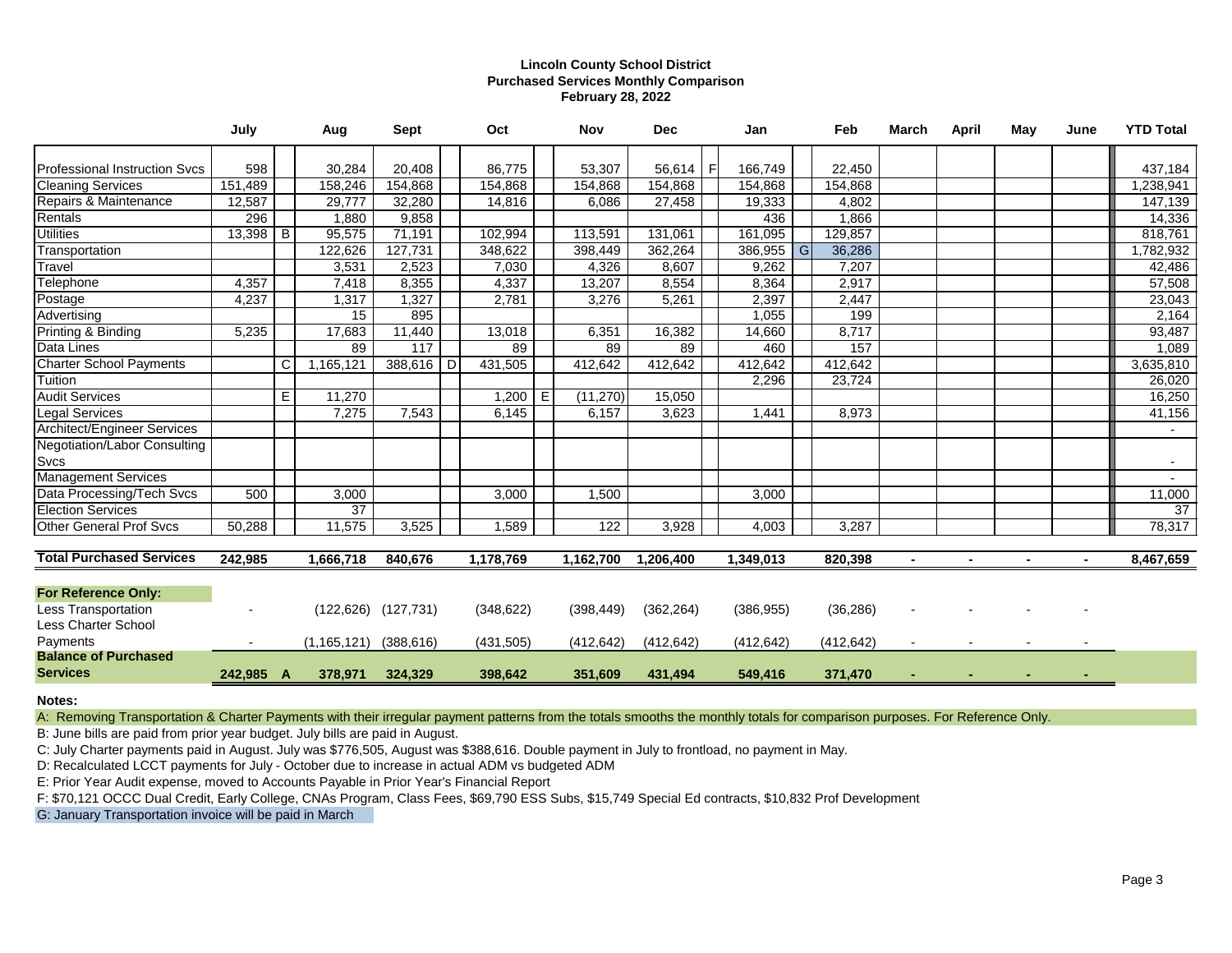|                                      | <b>Budget</b> | Encumb'd    | <b>YTD Actual</b> | Remaining          |                           |
|--------------------------------------|---------------|-------------|-------------------|--------------------|---------------------------|
| <b>Special Revenues &amp; Grants</b> |               |             |                   |                    |                           |
| (200-285 & 900-994)                  |               |             |                   |                    | Pre-School Promise        |
| Revenues:                            |               |             |                   |                    | Revenues:                 |
| Local                                | 625,708       |             | 758,856           | (133, 148)         | State                     |
| Intermediate                         |               |             |                   |                    | Beg. Fund Balance         |
| <b>State</b>                         | 5,720,784     |             | 1,076,221         | 4,644,563          | <b>Total Revenues</b>     |
| Federal                              | 24,373,186    |             | 3,261,448         | 21,111,738         |                           |
| <b>Fund Tfrs/Asset Sales</b>         |               |             |                   | 914,012            | Expenditures:             |
| Beg. Fund Balance *                  | 914,012       |             | 1,160,133         | 30,473,557         | Instruction               |
| <b>Total Revenues</b>                | 31,633,690    |             | 6,256,658         | 25,377,031         | <b>Support Services</b>   |
|                                      |               |             |                   |                    | Enterprise                |
| Expenditures:                        |               |             |                   |                    | Facilities Acq & Co       |
| Instruction                          | 10,900,647    | 3,527,968   | 2,510,764         | 4,861,915          | <b>End Fund Balance</b>   |
| <b>Support Services</b>              | 7,250,119     | 1,722,710   | 2,329,228         | 3,198,181          | <b>Total Expenditures</b> |
| Enterprise                           | 893,889       | 86,888      | 122,164           | 684,837            | <b>Fund Balance</b>       |
| Facilities Acq & Const               | 7,866,878     |             |                   | 7,866,878          |                           |
| End Fund Bal/Tfrs                    | 4,722,157     | 1,816,279   | 1,673,025         | 1,232,853          |                           |
| <b>Total Expenditures</b>            | 31,633,690    | 7,153,845   | 6,635,181         | 17,844,664         | Student Investment /      |
| <b>Fund Balance</b>                  |               |             | (378, 523)        |                    | Revenues:                 |
|                                      |               |             |                   |                    | <b>State</b>              |
| <b>Indigenous Peoples (286)</b>      |               |             |                   |                    | Beg. Fund Balance         |
| Revenues:                            |               |             |                   |                    | <b>Total Revenues</b>     |
| Local                                |               |             |                   |                    |                           |
| <b>Fund Tfrs/Asset Sales</b>         |               |             | 3,316             | (3,316)            | Expenditures:             |
| Beg. Fund Balance*                   |               |             |                   | 0                  | Instruction               |
| <b>Total Revenues</b>                | $\Omega$      | 0           | 3,316             | (3, 316)           | <b>Support Services</b>   |
|                                      |               |             |                   |                    | Enterprise                |
| Expenditures:                        |               |             |                   |                    | Facilities Acq & Co       |
| Instruction                          |               |             |                   | 0                  | <b>End Fund Balance</b>   |
| <b>Support Services</b>              |               |             |                   |                    | <b>Total Expenditures</b> |
| <b>End Fund Balance</b>              |               |             |                   |                    | <b>Fund Balance</b>       |
| <b>Total Expenditures</b>            | $\mathbf 0$   | $\mathbf 0$ | $\Omega$          | 0                  |                           |
| <b>Fund Balance</b>                  |               |             | 3,316             |                    | Curriculum (290)          |
|                                      |               |             |                   |                    | Revenues:                 |
|                                      |               |             |                   |                    | Transfers                 |
| <b>Musical Instruments (287)</b>     |               |             |                   |                    | Beg. Fund Balance         |
| Revenues:                            |               |             |                   |                    | <b>Total Revenues</b>     |
| <b>Transfers</b>                     |               |             |                   |                    |                           |
| Beg. Fund Balance*                   | 300,000       |             | 296,300           | 3,700              | Expenditures:             |
| <b>Total Revenues</b>                | 300,000       |             | 296,300           | $\overline{3,700}$ | Instruction               |
|                                      |               |             |                   |                    | <b>Support Services</b>   |
| Expenditures:                        |               |             |                   |                    | <b>End Fund Balance</b>   |
| Instruction                          | 300,000       | 9,739       | 119,846           | 170,415            | <b>Total Expenditures</b> |
| <b>Support Services</b>              |               |             | 9,108             | (9, 108)           | <b>Fund Balance</b>       |
| End Fund Balance                     |               |             |                   |                    |                           |
| <b>Total Expenditures</b>            | 300,000       | 9,739       | 128,954           | 161,307            |                           |
| Eund Polonoo                         |               |             | 107.21            |                    |                           |

|                                                             | <b>Budget</b>  | Encumb'd  | <b>YTD Actual</b> | Remaining  |                                         | <b>Budget</b> | Encumb'd  | <b>YTD Actual</b> | Remaining |                                             | <b>Budget</b> | Encumb'd | <b>YTD Actual</b> | Remaining  |
|-------------------------------------------------------------|----------------|-----------|-------------------|------------|-----------------------------------------|---------------|-----------|-------------------|-----------|---------------------------------------------|---------------|----------|-------------------|------------|
| <b>Special Revenues &amp; Grants</b><br>(200-285 & 900-994) |                |           |                   |            | Pre-School Promise (288)                |               |           |                   |           | Small Schools Grant (291) WHS & Toledo 7-12 |               |          |                   |            |
| Revenues:                                                   |                |           |                   |            | Revenues:                               |               |           |                   |           | Revenues:                                   |               |          |                   |            |
| Local                                                       | 625,708        |           | 758,856           | (133, 148) | <b>State</b>                            | 459,648       |           | 144,420           | 315,228   | Local                                       | 2,000         |          | 582               | 1,418      |
| Intermediate                                                |                |           |                   |            | Beg. Fund Balance*                      |               |           |                   |           | State                                       | 71,623        |          |                   | 71,623     |
| State                                                       | 5,720,784      |           | 1,076,221         | 4,644,563  | <b>Total Revenues</b>                   | 459,648       |           | 144,420           | 315,228   | Beg. Fund Balance                           | 187,582       |          | 183,526           | 4,056      |
| Federal                                                     | 24,373,186     |           | 3,261,448         | 21,111,738 |                                         |               |           |                   |           | <b>Total Revenues</b>                       | 261,205       |          | 184,108           | 77,097     |
| Fund Tfrs/Asset Sales                                       |                |           |                   | 914,012    | Expenditures:                           |               |           |                   |           |                                             |               |          |                   |            |
| Beg. Fund Balance                                           | 914,012        |           | 1,160,133         | 30,473,557 | Instruction                             | 406,875       | 157,390   | 178,798           | 70,687    | Expenditures:                               |               |          |                   |            |
| <b>Total Revenues</b>                                       | 31,633,690     |           | 6,256,658         | 25,377,031 | <b>Support Services</b>                 | 50,773        | 16,649    | 19,245            | 14,879    | Instruction                                 | 79,964        | 8,654    | 20,044            | 51,266     |
|                                                             |                |           |                   |            | Enterprise                              | 2,000         |           | 869               | 1,131     | <b>Support Services</b>                     | 107,618       |          | 1,924             | 105,694    |
| Expenditures:                                               |                |           |                   |            | Facilities Acq & Const                  |               |           |                   |           | Enterprise                                  |               |          |                   |            |
| Instruction                                                 | 10,900,647     | 3,527,968 | 2,510,764         | 4,861,915  | <b>End Fund Balance</b>                 |               |           |                   |           | Facilities Acq & Const                      |               |          |                   |            |
| <b>Support Services</b>                                     | 7,250,119      | 1,722,710 | 2,329,228         | 3,198,181  | <b>Total Expenditures</b>               | 459,648       | 174,039   | 198,911           | 86,698    | <b>End Fund Balance</b>                     | 73,623        |          |                   | 73,623     |
| Enterprise                                                  | 893,889        | 86,888    | 122,164           | 684,837    | <b>Fund Balance</b>                     |               |           | $(54, 491)$ ***   |           | <b>Total Expenditures</b>                   | 261,205       | 8,654    | 21,968            | 230,583    |
| Facilities Acq & Const                                      | 7,866,878      |           |                   | 7,866,878  |                                         |               |           |                   |           | <b>Fund Balance</b>                         |               |          | 162,139           |            |
| End Fund Bal/Tfrs                                           | 4,722,157      | 1,816,279 | 1,673,025         | 1,232,853  |                                         |               |           |                   |           |                                             |               |          |                   |            |
| <b>Total Expenditures</b>                                   | 31,633,690     | 7,153,845 | 6,635,181         | 17,844,664 | <b>Student Investment Account (289)</b> |               |           |                   |           | <b>High School Success (292)</b>            |               |          |                   |            |
| <b>Fund Balance</b>                                         |                |           | $(378,523)$ ***   |            | Revenues:                               |               |           |                   |           | Revenues:                                   |               |          |                   |            |
|                                                             |                |           |                   |            | <b>State</b>                            | 4,559,479     |           | 3,478,509         | 1,080,970 | State                                       | 1,632,291     |          | 233,545           | 1,398,746  |
| Indigenous Peoples (286)                                    |                |           |                   |            | Beg. Fund Balance*                      |               |           |                   |           | Beg. Fund Balance *                         |               |          |                   |            |
| Revenues:                                                   |                |           |                   |            | <b>Total Revenues</b>                   | 4,559,479     |           | 3,478,509         | 1,080,970 | <b>Total Revenues</b>                       | 1,632,291     |          | 233,545           | 1,398,746  |
| Local                                                       |                |           |                   |            |                                         |               |           |                   |           |                                             |               |          |                   |            |
| <b>Fund Tfrs/Asset Sales</b>                                |                |           | 3,316             | (3,316)    | Expenditures:                           |               |           |                   |           | Expenditures:                               |               |          |                   |            |
| Beg. Fund Balance*                                          |                |           |                   | $\Omega$   | Instruction                             | 1,850,227     | 582,969   | 791,269           | 475,989   | Instruction                                 | 881,596       | 140,014  | 486,140           | 255,442    |
| <b>Total Revenues</b>                                       | $\overline{0}$ | $\Omega$  | 3,316             | (3,316)    | <b>Support Services</b>                 | 2,709,253     | 885,785   | 1,064,915         | 758,552   | <b>Support Services</b>                     | 742,659       | 194,286  | 363,303           | 185,070    |
|                                                             |                |           |                   |            | Enterprise                              |               |           |                   |           | Enterprise                                  | 20,000        |          |                   | 20,000     |
| Expenditures:                                               |                |           |                   |            | Facilities Acq & Const                  |               |           |                   |           | Facilities Acq & Const                      | 60,000        |          | 1,619             | 58,381     |
| Instruction                                                 |                |           |                   | $\Omega$   | <b>End Fund Balance</b>                 |               |           |                   |           | <b>End Fund Balance</b>                     |               |          |                   |            |
| <b>Support Services</b>                                     |                |           |                   |            | <b>Total Expenditures</b>               | 4,559,479     | 1,468,754 | 1,856,184         | 1,234,541 | <b>Total Expenditures</b>                   | 1,704,255     | 334,300  | 851,062           | 518,893    |
| <b>End Fund Balance</b>                                     |                |           |                   |            | <b>Fund Balance</b>                     |               |           | 1,622,325         |           | <b>Fund Balance</b>                         |               |          | $(617,517)$ ***   |            |
| <b>Total Expenditures</b>                                   | $\mathbf{0}$   | $\Omega$  | $\mathbf{0}$      |            |                                         |               |           |                   |           |                                             |               |          |                   |            |
| <b>Fund Balance</b>                                         |                |           | 3,316             |            | Curriculum (290)                        |               |           |                   |           | <b>Building Maintenance</b>                 |               |          |                   |            |
|                                                             |                |           |                   |            | Revenues:                               |               |           |                   |           | (293)                                       |               |          |                   |            |
|                                                             |                |           |                   |            | Transfers                               |               |           |                   |           | Revenues:                                   |               |          |                   |            |
| <b>Musical Instruments (287)</b>                            |                |           |                   |            | Beg. Fund Balance*                      | 600,000       |           | 900,000           | (300,000) | Local                                       | 705,000       |          | 7,002             | 697,998    |
| Revenues:                                                   |                |           |                   |            | <b>Total Revenues</b>                   | 600,000       |           | 900,000           | (300,000) | State                                       |               |          |                   |            |
| Transfers                                                   |                |           |                   |            |                                         |               |           |                   |           | Federal                                     |               |          |                   |            |
| Beg. Fund Balance <sup>®</sup>                              | 300,000        |           | 296,300           | 3,700      | Expenditures:                           |               |           |                   |           | Fund Tfrs/Asset Sales                       |               |          |                   |            |
| <b>Total Revenues</b>                                       | 300,000        |           | 296,300           | 3,700      | Instruction                             | 600,000       |           |                   | 600,000   | Beg. Fund Balance *                         | 1,288,152     |          | 1,868,723         | (580, 571) |
|                                                             |                |           |                   |            | <b>Support Services</b>                 |               |           |                   |           | <b>Total Revenues</b>                       | 1,993,152     |          | 1,875,725         | 117,427    |
| Expenditures:                                               |                |           |                   |            | <b>End Fund Balance</b>                 |               |           |                   |           |                                             |               |          |                   |            |
| Instruction                                                 | 300,000        | 9,739     | 119,846           | 170,415    | <b>Total Expenditures</b>               | 600,000       |           | $\Omega$          | 600,000   | Expenditures:                               |               |          |                   |            |
| <b>Support Services</b>                                     |                |           | 9,108             | (9, 108)   | <b>Fund Balance</b>                     |               |           |                   |           | <b>Support Services</b>                     | 350,000       | 4,400    | 129,612           | 215,988    |
| <b>End Fund Balance</b>                                     |                |           |                   |            |                                         |               |           | 900,000           |           |                                             |               |          |                   |            |
| <b>Total Expenditures</b>                                   |                |           |                   |            |                                         |               |           |                   |           | Enterprise<br>Facilities Acq & Const        |               |          |                   |            |
|                                                             | 300,000        | 9,739     | 128,954           | 161,307    |                                         |               |           |                   |           |                                             | 1,643,152     | 19,331   | 1,210,242         | 413,579    |
| <b>Fund Balance</b>                                         |                |           | 167,346           |            |                                         |               |           |                   |           | End Fund Bal/Tfrs                           |               |          |                   |            |
|                                                             |                |           |                   |            |                                         |               |           |                   |           | <b>Total Expenditures</b>                   | 1,993,152     | 23,731   | 1,339,854         | 629,567    |
|                                                             |                |           |                   |            |                                         |               |           |                   |           | <b>Fund Balance</b>                         |               |          | 535,872           |            |

 **\* Beginning Fund Balances are Audited**

 **\*\* Fund Balances do NOT include encumbered expenditures**

\*\*\* Reimbursement Basis Grants, revenue received after funds expended, negative or low fund balance is normal **Page 1** Page 4

# **LINCOLN COUNTY SCHOOL DISTRICT 2021-22 SPECIAL REVENUE FUNDS FINANCIAL STATEMENTS as of FEBRUARY 28, 2022 UNAUDITED**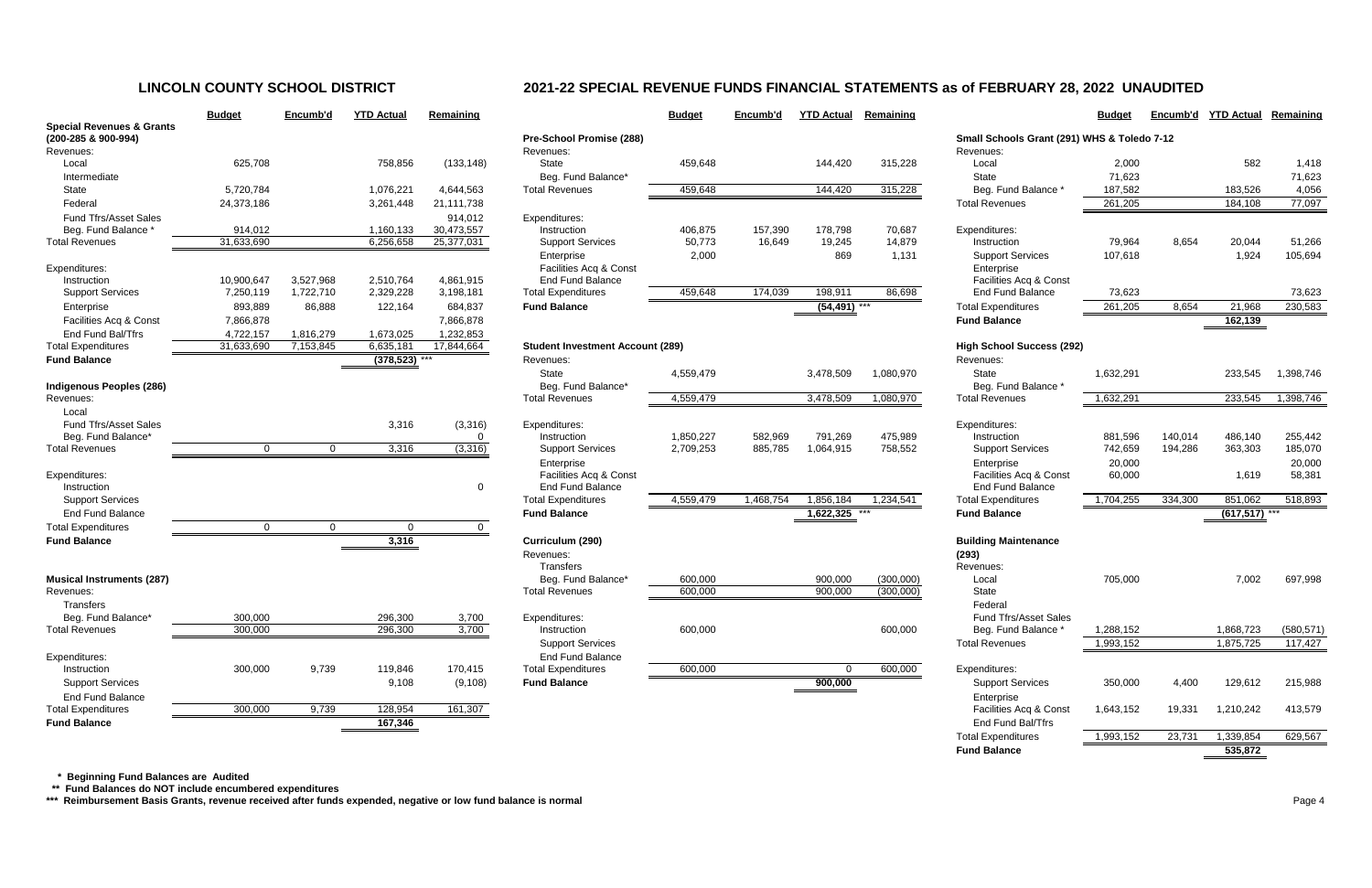# **LINCOLN COUNTY SCHOOL DISTRICT 2021-22 SPECIAL REVENUE FUNDS FINANCIAL STATEMENTS as of FEBRUARY 28, 2022 UNAUDITED**

|                                       | <b>Budget</b>    | Encumb'd  | <b>YTD Actual</b> | Remaining            |                                                    | <b>Budget</b> | Encumb'd | <b>YTD Actual</b> | Remaining   |                                                | <b>Budget</b> | Encumb'd | <b>YTD Actual</b> | Remaining        |
|---------------------------------------|------------------|-----------|-------------------|----------------------|----------------------------------------------------|---------------|----------|-------------------|-------------|------------------------------------------------|---------------|----------|-------------------|------------------|
| <b>Food Services (294)</b>            |                  |           |                   |                      | <b>Vehicle Replacement (299)</b>                   |               |          |                   |             | <b>Future Property Purchases Reserve (420)</b> |               |          |                   |                  |
| Revenues:                             |                  |           |                   |                      | Revenues:                                          |               |          |                   |             | Revenues:                                      |               |          |                   |                  |
| Local                                 | 135,050          |           | 50,930            | 84,120               | Local                                              | 83,000        |          | 434               | 82,566      | Local                                          |               |          |                   |                  |
| State                                 | 120,000          |           | 27,105            | 92,895               | Sale of Assets                                     |               |          | 16,900            | (16,900)    | Fund Tfrs/Asset Sales                          | 5             |          |                   |                  |
| Federal                               | 4,559,937        |           | 1,314,353         | 3,245,584            | Beg. Fund Balance                                  | 93,115        |          | 111,820           | (18, 705)   | Beg. Fund Balance                              |               |          |                   |                  |
| Beg. Fund Balance                     | 800,000          |           | 1,138,448         | (338, 448)           | <b>Total Revenues</b>                              | 176,115       |          | 129,154           | 46,961      | <b>Total Revenues</b>                          | 5             |          |                   |                  |
| <b>Total Revenues</b>                 | 5,614,987        |           | 2,530,836         | 3,084,151            |                                                    |               |          |                   |             |                                                |               |          |                   |                  |
|                                       |                  |           |                   |                      | Expenditures:                                      |               |          |                   |             | Expenditures:                                  |               |          |                   |                  |
| Expenditures:                         |                  |           |                   |                      | <b>Support Services</b>                            | 176,115       |          | 37,798            | 138,317     | Facilities Acq & Const                         | 5             |          |                   |                  |
| <b>Support Services</b>               | 107,181          | 35,697    | 74,196            | (2,712)              | <b>End Fund Balance</b>                            |               |          |                   |             | <b>End Fund Balance</b>                        |               |          |                   |                  |
| Enterprise                            | 4,857,806        | 2,945,864 | 1,284,496         | 627,446              | <b>Total Expenditures</b>                          | 176,115       |          | 37,798            | 138,317     | <b>Total Expenditures</b>                      | 5             |          |                   |                  |
| Facilities Acq & Const                | 400,000          |           |                   | 400,000              | <b>Fund Balance</b>                                |               |          | 91,356            |             | <b>Fund Balance</b>                            |               |          | 0                 |                  |
| <b>End Fund Balance</b>               | 250,000          |           |                   | 250,000              |                                                    |               |          |                   |             |                                                |               |          |                   |                  |
| <b>Total Expenditures</b>             | 5,614,987        | 2,981,561 | 1,358,693         | 1,274,734            |                                                    |               |          |                   |             |                                                |               |          |                   |                  |
| <b>Fund Balance</b>                   |                  |           | 1,172,143         |                      | PERS Bonds Debt Service (320)                      |               |          |                   |             | <b>Dental/Vision Self Insurance (610)</b>      |               |          |                   |                  |
|                                       |                  |           |                   |                      | Revenues:                                          |               |          |                   |             | Revenues:                                      |               |          |                   |                  |
| <b>Student Activities (295)</b>       |                  |           |                   |                      | Local                                              | 6,473,996     |          | 3,295,344         | 3,178,652   | Local                                          | 951,000       |          | 503,031           | 447,969          |
| Revenues:                             |                  |           |                   |                      | Beg. Fund Balance                                  | 9,471,819     |          | 9,256,643         | 215,176     | Beg. Fund Balance '                            | 805,800       |          | 929,070           | (123, 270)       |
| Local                                 | 1,300,000        |           | 467,280           | 832,720              | <b>Total Revenues</b>                              | 15,945,815    |          | 12,551,988        | 3,393,827   | <b>Total Revenues</b>                          | 1,756,800     |          | 1,432,102         | 324,698          |
| Beg. Fund Balance <sup>*</sup>        | 737,000          |           | 1,039,356         | (302, 356)           |                                                    |               |          |                   |             |                                                |               |          |                   |                  |
| <b>Total Revenues</b>                 | 2,037,000        |           | 1,506,635         | 530,365              | Expenditures:                                      |               |          |                   |             | Expenditures:                                  |               |          |                   |                  |
|                                       |                  |           |                   |                      | Debt Service                                       | 5,566,885     |          | 775,943           | 4,790,942   | <b>Support Services</b>                        | 1,114,530     |          | 494,126           | 620,404          |
| Expenditures:                         |                  |           |                   |                      | <b>End Fund Balance</b>                            | 10,378,930    |          |                   | 10,378,930  | <b>End Fund Balance</b>                        | 642,270       |          |                   | 642,270          |
| Instruction                           | 1,232,000        | 47,825    | 474,213           | 709,962              | <b>Total Expenditures</b>                          | 15,945,815    |          | 775,943           | 15,169,872  | <b>Total Expenditures</b>                      | 1,756,800     |          | 494,126           | 1,262,674        |
| <b>Support Services</b>               | 85,000           |           | 5,070             | 79,930               | <b>Fund Balance</b>                                |               |          |                   |             | <b>Fund Balance</b>                            |               |          | 937,976           |                  |
|                                       |                  |           |                   |                      |                                                    |               |          | 11,776,045        |             |                                                |               |          |                   |                  |
| Enterprise<br><b>End Fund Balance</b> | 20000<br>700,000 |           | 33,604            | (13,604)             |                                                    |               |          |                   |             |                                                |               |          |                   |                  |
|                                       | 2,037,000        | 47,825    | 512,887           | 700,000<br>1,476,288 |                                                    |               |          |                   |             |                                                |               |          |                   |                  |
| <b>Total Expenditures</b>             |                  |           |                   |                      |                                                    |               |          |                   |             |                                                |               |          |                   |                  |
| <b>Fund Balance</b>                   |                  |           | 993,749           |                      | GO Bonds Debt Service (330 & 331)                  |               |          |                   |             | <b>District Medical Group HRA (620)</b>        |               |          |                   |                  |
|                                       |                  |           |                   |                      | Revenues:                                          |               |          |                   |             | Revenues:                                      |               |          |                   |                  |
| <b>Outdoor School for All (296)</b>   |                  |           |                   |                      | Local                                              | 5,946,430     |          | 5,543,186         | 403,244     | Local                                          | 766,500       |          | 389,855           | 376,645          |
| Revenues:                             | 147,533          |           |                   |                      | <b>Intermediate Sources</b><br>Beg. Fund Balance * | 1,435,955     |          | 10,023            | 1,425,932   | Beg. Fund Balance<br><b>Total Revenues</b>     | 1,095,565     |          | 1,091,573         | 3,992<br>380,637 |
| State                                 |                  |           |                   | 147,533              |                                                    |               |          | 1,775,707         | (1,775,707) |                                                | 1,862,065     |          | 1,481,428         |                  |
| <b>Total Revenues</b>                 | 147,533          |           | $\mathbf{0}$      | 147,533              | <b>Total Revenues</b>                              | 7,382,385     |          | 7,328,916         | 53,469      |                                                |               |          |                   |                  |
|                                       |                  |           |                   |                      | Expenditures:                                      |               |          |                   |             | Expenditures:<br><b>Support Services</b>       | 583,400       | 23,945   | 160,970           | 398,485          |
| Expenditures:<br>Instruction          | 147,533          | 56,700    | 24,335            | 66,498               | <b>Debt Service</b>                                | 6,053,353     |          | 725,600           | 5,327,753   | <b>End Fund Balance</b>                        | 1,278,665     |          |                   | 1,278,665        |
| <b>Support Services</b>               |                  |           |                   |                      | <b>End Fund Balance</b>                            | 1,329,032     |          |                   | 1,329,032   | <b>Total Expenditures</b>                      | 1,862,065     | 23,945   | 160,970           | 1,677,150        |
| <b>Total Expenditures</b>             | 147,533          | 56,700    | 24,335            | 66,498               | <b>Total Expenditures</b>                          | 7,382,385     |          | 725,600           | 6,656,785   | <b>Fund Balance</b>                            |               |          | 1,320,458         |                  |
| <b>Fund Balance</b>                   |                  |           | $(24, 335)$ ***   |                      | <b>Fund Balance</b>                                |               |          | 6,603,316         |             |                                                |               |          |                   |                  |
|                                       |                  |           |                   |                      |                                                    |               |          |                   |             |                                                |               |          |                   |                  |
| Technology (298)                      |                  |           |                   |                      | <b>Capital Construction Fund (405)</b>             |               |          |                   |             |                                                |               |          |                   |                  |
| Revenues:                             |                  |           |                   |                      | Revenues:                                          |               |          |                   |             |                                                |               |          |                   |                  |
| Local                                 | 500,095          |           | 81,947            | 418,148              | Local                                              | 490,000       |          | 452,163           | 37,837      |                                                |               |          |                   |                  |
| Local - Tech Fees                     |                  |           | 27,665            | (27, 665)            | Beg. Fund Balance *                                | 720,000       |          | 982,243           | (262, 243)  |                                                |               |          |                   |                  |
| Transfers                             |                  |           |                   | $\mathbf 0$          | <b>Total Revenues</b>                              | 1,210,000     |          | 1,434,406         | (224, 406)  |                                                |               |          |                   |                  |
| Beg. Fund Balance*                    | 841,675          |           | 964,836           | (123, 161)           |                                                    |               |          |                   |             |                                                |               |          |                   |                  |
| <b>Total Revenues</b>                 | 1,341,770        |           | 1,074,449         | 267,321              | Expenditures:                                      |               |          |                   |             |                                                |               |          |                   |                  |
|                                       |                  |           |                   |                      | <b>Support Services</b>                            |               |          |                   |             |                                                |               |          |                   |                  |
| Expenditures:                         |                  |           |                   |                      | Facilities Acq & Const                             | 1,210,000     | 6,857    | 56,115            | 1,147,028   |                                                |               |          |                   |                  |
| Instruction                           | 52,500           |           |                   | 52,500               | <b>End Fund Balance</b>                            |               |          |                   |             |                                                |               |          |                   |                  |
| <b>Support Services</b>               | 852,680          | 104,740   | 310,910           | 437,030              | <b>Total Expenditures</b>                          | 1,210,000     | 6,857    | 56,115            | 1,147,028   |                                                |               |          |                   |                  |
| <b>End Fund Balance</b>               | 436,590          |           |                   | 436,590              | <b>Fund Balance</b>                                |               |          | 1,378,291         |             |                                                |               |          |                   |                  |
|                                       |                  |           |                   |                      |                                                    |               |          |                   |             |                                                |               |          |                   |                  |

| rs/Asset Sales<br>nd Balance * | 5 | 5 |
|--------------------------------|---|---|
| nues                           | 5 | 5 |
|                                |   |   |
| S.                             |   |   |
| s Acq & Const<br>nd Balance    | 5 | 5 |
| ditures                        | 5 | 5 |
| ıce                            |   |   |

| ıce            |           | 937,976   |           |
|----------------|-----------|-----------|-----------|
| ditures        | 1,756,800 | 494,126   | 1,262,674 |
| nd Balance     | 642,270   |           | 642,270   |
| s:<br>Services | 1,114,530 | 494.126   | 620,404   |
|                |           |           |           |
| iues           | 1,756,800 | 1,432,102 | 324,698   |
| nd Balance *   | 805,800   | 929,070   | (123,270) |
|                | 951,000   | 503,031   | 447,969   |
|                |           |           |           |

| ıce            |           |        | 1,320,458 |           |
|----------------|-----------|--------|-----------|-----------|
| ditures        | 1,862,065 | 23.945 | 160.970   | 1,677,150 |
| nd Balance     | 1,278,665 |        |           | 1,278,665 |
| s:<br>Services | 583,400   | 23.945 | 160.970   | 398,485   |
| iues           | 1,862,065 |        | 1,481,428 | 380,637   |
|                |           |        | 1,091,573 |           |
| nd Balance     | 1,095,565 |        |           | 3,992     |
|                | 766,500   |        | 389,855   | 376,645   |
|                |           |        |           |           |

|                                     | <b>Budget</b> | Encumb'd  | <b>YTD Actual</b> | Remaining  |                                        | <b>Budget</b> | Encumb'd | <b>YTD Actual</b> | Remaining   |
|-------------------------------------|---------------|-----------|-------------------|------------|----------------------------------------|---------------|----------|-------------------|-------------|
| Food Services (294)                 |               |           |                   |            | <b>Vehicle Replacement (299)</b>       |               |          |                   |             |
| Revenues:                           |               |           |                   |            | Revenues:                              |               |          |                   |             |
| Local                               | 135,050       |           | 50,930            | 84,120     | Local                                  | 83,000        |          | 434               | 82,566      |
| <b>State</b>                        | 120,000       |           | 27,105            | 92,895     | Sale of Assets                         | 0             |          | 16,900            | (16,900)    |
| Federal                             | 4,559,937     |           | 1,314,353         | 3,245,584  | Beg. Fund Balance *                    | 93,115        |          | 111,820           | (18, 705)   |
| Beg. Fund Balance *                 | 800,000       |           | 1,138,448         | (338, 448) | <b>Total Revenues</b>                  | 176,115       |          | 129,154           | 46,961      |
| <b>Total Revenues</b>               | 5,614,987     |           | 2,530,836         | 3,084,151  |                                        |               |          |                   |             |
|                                     |               |           |                   |            | Expenditures:                          |               |          |                   |             |
| Expenditures:                       |               |           |                   |            | <b>Support Services</b>                | 176,115       |          | 37,798            | 138,317     |
| <b>Support Services</b>             | 107,181       | 35,697    | 74,196            | (2,712)    | <b>End Fund Balance</b>                |               |          |                   |             |
| Enterprise                          | 4,857,806     | 2,945,864 | 1,284,496         | 627,446    | <b>Total Expenditures</b>              | 176,115       |          | 37,798            | 138,317     |
| Facilities Acq & Const              | 400,000       |           |                   | 400,000    | <b>Fund Balance</b>                    |               |          | 91,356            |             |
| <b>End Fund Balance</b>             | 250,000       |           |                   | 250,000    |                                        |               |          |                   |             |
|                                     |               | 2,981,561 |                   |            |                                        |               |          |                   |             |
| <b>Total Expenditures</b>           | 5,614,987     |           | 1,358,693         | 1,274,734  |                                        |               |          |                   |             |
| <b>Fund Balance</b>                 |               |           | 1,172,143         |            | PERS Bonds Debt Service (320)          |               |          |                   |             |
|                                     |               |           |                   |            | Revenues:                              |               |          |                   |             |
| <b>Student Activities (295)</b>     |               |           |                   |            | Local                                  | 6,473,996     |          | 3,295,344         | 3,178,652   |
| Revenues:                           |               |           |                   |            | Beg. Fund Balance *                    | 9,471,819     |          | 9,256,643         | 215,176     |
| Local                               | 1,300,000     |           | 467,280           | 832,720    | <b>Total Revenues</b>                  | 15,945,815    |          | 12,551,988        | 3,393,827   |
| Beg. Fund Balance *                 | 737,000       |           | 1,039,356         | (302, 356) |                                        |               |          |                   |             |
| <b>Total Revenues</b>               | 2,037,000     |           | 1,506,635         | 530,365    | Expenditures:                          |               |          |                   |             |
|                                     |               |           |                   |            | <b>Debt Service</b>                    | 5,566,885     |          | 775,943           | 4,790,942   |
| Expenditures:                       |               |           |                   |            | <b>End Fund Balance</b>                | 10,378,930    |          |                   | 10,378,930  |
| Instruction                         | 1,232,000     | 47,825    | 474,213           | 709,962    | <b>Total Expenditures</b>              | 15,945,815    |          | 775,943           | 15,169,872  |
| <b>Support Services</b>             | 85,000        |           | 5,070             | 79,930     | <b>Fund Balance</b>                    |               |          | 11,776,045        |             |
| Enterprise                          | 20000         |           | 33,604            | (13,604)   |                                        |               |          |                   |             |
| <b>End Fund Balance</b>             | 700,000       |           |                   | 700,000    |                                        |               |          |                   |             |
| <b>Total Expenditures</b>           | 2,037,000     | 47,825    | 512,887           | 1,476,288  |                                        |               |          |                   |             |
|                                     |               |           |                   |            |                                        |               |          |                   |             |
| <b>Fund Balance</b>                 |               |           | 993,749           |            | GO Bonds Debt Service (330 & 331)      |               |          |                   |             |
|                                     |               |           |                   |            | Revenues:                              |               |          |                   |             |
| <b>Outdoor School for All (296)</b> |               |           |                   |            | Local                                  | 5,946,430     |          | 5,543,186         | 403,244     |
| Revenues:                           |               |           |                   |            | <b>Intermediate Sources</b>            | 1,435,955     |          | 10,023            | 1,425,932   |
| <b>State</b>                        | 147,533       |           |                   | 147,533    | Beg. Fund Balance *                    |               |          | 1,775,707         | (1,775,707) |
| <b>Total Revenues</b>               | 147,533       |           | $\mathbf 0$       | 147,533    | <b>Total Revenues</b>                  | 7,382,385     |          | 7,328,916         | 53,469      |
| Expenditures:                       |               |           |                   |            | Expenditures:                          |               |          |                   |             |
| Instruction                         | 147,533       | 56,700    | 24,335            | 66,498     | <b>Debt Service</b>                    | 6,053,353     |          | 725,600           | 5,327,753   |
| <b>Support Services</b>             |               |           |                   |            | <b>End Fund Balance</b>                | 1,329,032     |          |                   | 1,329,032   |
| <b>Total Expenditures</b>           |               | 56,700    | 24,335            | 66,498     | <b>Total Expenditures</b>              | 7,382,385     |          | 725,600           | 6,656,785   |
|                                     | 147,533       |           |                   |            |                                        |               |          |                   |             |
| <b>Fund Balance</b>                 |               |           | (24, 335)         |            | <b>Fund Balance</b>                    |               |          | 6,603,316         |             |
| Technology (298)                    |               |           |                   |            | <b>Capital Construction Fund (405)</b> |               |          |                   |             |
| Revenues:                           |               |           |                   |            | Revenues:                              |               |          |                   |             |
| Local                               | 500,095       |           | 81,947            | 418,148    | Local                                  | 490,000       |          | 452,163           | 37,837      |
| Local - Tech Fees                   |               |           | 27,665            | (27, 665)  | Beg. Fund Balance *                    | 720,000       |          | 982,243           | (262, 243)  |
| <b>Transfers</b>                    |               |           |                   | 0          | <b>Total Revenues</b>                  | 1,210,000     |          | 1,434,406         | (224, 406)  |
| Beg. Fund Balance*                  | 841,675       |           | 964,836           | (123, 161) |                                        |               |          |                   |             |
| <b>Total Revenues</b>               | 1,341,770     |           | 1,074,449         | 267,321    | Expenditures:                          |               |          |                   |             |
|                                     |               |           |                   |            |                                        |               |          |                   |             |
|                                     |               |           |                   |            | <b>Support Services</b>                |               |          |                   |             |
| Expenditures:                       |               |           |                   |            | Facilities Acq & Const                 | 1,210,000     | 6,857    | 56,115            | 1,147,028   |
| Instruction                         | 52,500        |           |                   | 52,500     | <b>End Fund Balance</b>                |               |          |                   |             |
| <b>Support Services</b>             | 852,680       | 104,740   | 310,910           | 437,030    | <b>Total Expenditures</b>              | 1,210,000     | 6,857    | 56,115            | 1,147,028   |
| <b>End Fund Balance</b>             | 436,590       |           |                   | 436,590    | <b>Fund Balance</b>                    |               |          | 1,378,291         |             |
| <b>Total Expenditures</b>           | 1,341,770     | 104,740   | 310,910           | 926,120    |                                        |               |          |                   |             |
| <b>Fund Balance</b>                 |               |           | 763,538           |            |                                        |               |          |                   |             |

 **\* Beginning Fund Balances are Audited**

 **\*\* Fund Balances do NOT include encumbered expenditures**

\*\*\* Reimbursement Basis Grants, revenue received after funds expended, negative or low fund balance is normal **Page 1000 and the expended of the system** Page 5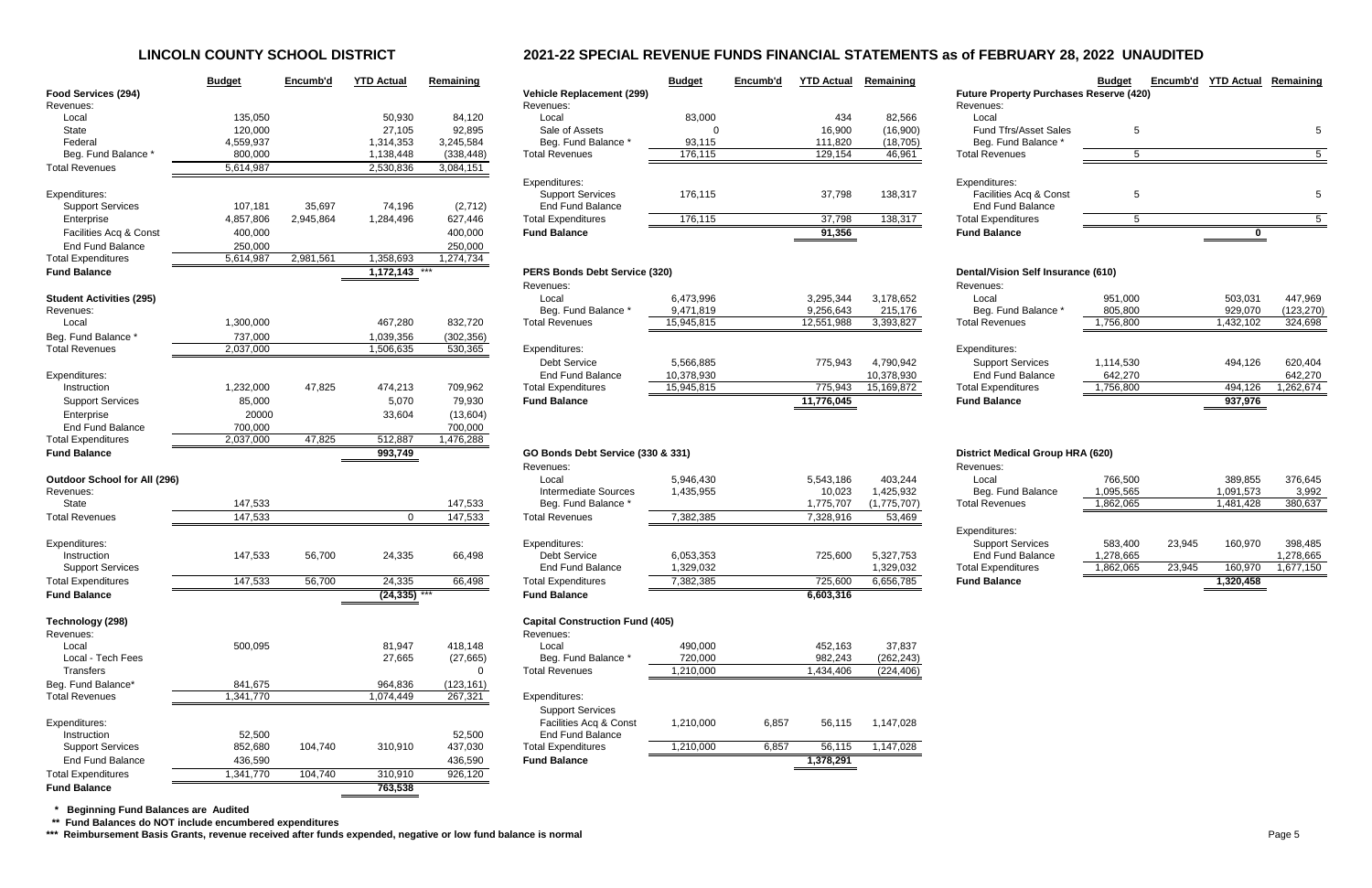### **LINCOLN COUNTY SCHOOL DISTRICT Bills & Claims Over \$5,000 2021-2022 Fiscal Year February 2022**

| Date      | Payee                                 | <b>Description</b>                                | Amount     |
|-----------|---------------------------------------|---------------------------------------------------|------------|
| 2/2/2022  | WEST MUSIC COMPANY, INC.              | <b>INSTRUMENTS - CVH</b>                          | 5,719.50   |
| 2/2/2022  | UNIVERSITY OF WEST FLORIDA            | <b>TUITION - GROW YOUR OWN GRANT</b>              | 5,100.00   |
| 2/2/2022  | CDW GOVERNMENT, INC.                  | <b>PROJECTORS &amp; MONITORS</b>                  | 9,185.38   |
| 2/4/2022  | <b>CARSON OIL COMPANY, INC</b>        | <b>BUS &amp; HEATING FUEL</b>                     | 24,902.08  |
| 2/4/2022  | <b>CEDAR CREEK QUARRIES, INC</b>      | <b>ROCK - NHS GRANDSTANDS</b>                     | 19,521.42  |
| 2/4/2022  | <b>EDDYVILLE CHARTER SCHOOL</b>       | <b>ESSER III (ARP) REIMBURSEMENT</b>              | 16,232.17  |
| 2/7/2022  | <b>PACIFIC POWER</b>                  | <b>UTILITIES</b>                                  | 17,282.58  |
| 2/11/2022 | <b>CARSON OIL COMPANY, INC</b>        | <b>BUS &amp; HEATING FUEL</b>                     | 9,631.16   |
| 2/11/2022 | PLATT ELECTRIC SUPPLY                 | ELECTRICAL SUPPLIES - VARIOUS LOCATIONS           | 11,136.98  |
| 2/11/2022 | SODEXO, INC & AFFILIATES (CUST)       | <b>MONTHLY CONTRACT SERVICES</b>                  | 155,131.07 |
| 2/11/2022 | <b>WEBSTAURANT</b>                    | <b>PAPER SUPPLIES</b>                             | 14,199.99  |
| 2/11/2022 | SODEXO, INC & AFFILIATES (CAFE)       | <b>MONTHLY CONTRACT SERVICES</b>                  | 33,291.15  |
| 2/11/2022 | LATHAM CENTERS, INC.                  | SPECIAL ED TUITION - OUT OF DIST PLACEMENT        | 23,723.99  |
| 2/11/2022 | <b>GLAS ARCHITECTS</b>                | YVE GYMNASIUM SCHEMATICS & DESIGN                 | 23,774.00  |
| 2/11/2022 | <b>BSN SPORTS</b>                     | ATHLETIC UNIFORMS - TAHS, NHS, TOHS               | 5,299.48   |
| 2/11/2022 | <b>BARRELHEAD</b>                     | <b>SUPPLIES - VARIOUS LOCATIONS</b>               | 5,352.88   |
| 2/18/2022 | <b>CARSON OIL COMPANY, INC</b>        | <b>BUS &amp; HEATING FUEL</b>                     | 21,193.82  |
| 2/18/2022 | <b>COMMUNITY SERVICES CONSORTIUM</b>  | 2021-22 SSF PAYMENTS                              | 26,972.00  |
| 2/18/2022 | DELL MARKETING, LP                    | REPLACEMENT OF STOLEN CHROMEBOOKS                 | 87,504.83  |
| 2/18/2022 | <b>EDDYVILLE CHARTER SCHOOL</b>       | <b>2021-22 SSF PAYMENTS</b>                       | 215,168.00 |
| 2/18/2022 | <b>HUNGERFORD LAW FIRM</b>            | LEGAL SERVICES & PROFESSIONAL DEVELOPMENT         | 10,021.15  |
| 2/18/2022 | <b>ONSOLVE, LLC</b>                   | <b>MASS PHONE CALL SERVICES (ONE CALL SYSTEM)</b> | 5,163.70   |
| 2/18/2022 | SILETZ VALLEY CHARTER SCHOOL          | 2021-22 SSF PAYMENTS                              | 170,502.00 |
| 2/18/2022 | <b>WORLD CLASS VACATIONS</b>          | <b>COOKS AROUND THE WORLD COMPETITION - TAHS</b>  | 5,950.00   |
| 2/18/2022 | WINTER HAWK SEAFOOD, LLC.             | LOCAL TUNA                                        | 7,750.00   |
| 2/18/2022 | STAHLBUSH ISLAND FARMS INC.           | <b>LOCAL PRODUCE</b>                              | 5,216.40   |
| 2/18/2022 | SODEXO, INC & AFFILIATES (CAFE)       | <b>MONTHLY CONTRACT SERVICES</b>                  | 206,447.97 |
| 2/18/2022 | <b>RESULT KEY, LLC</b>                | <b>SYNERGY CONSULTANT</b>                         | 6,502.50   |
| 2/18/2022 | <b>PROCARE THERAPY</b>                | <b>SLP CONTRACT</b>                               | 8,698.75   |
| 2/18/2022 | DH GOEBEL, ARCHITECT                  | <b>ARCHITECTURAL SERVICES NHS GRANDSTANDS</b>     | 6,815.00   |
| 2/18/2022 | <b>CLIMA-TECH CORPORATION</b>         | <b>ECC HVAC SYSTEM</b>                            | 9,000.00   |
| 2/18/2022 | STATE OF OREGON_7668                  | <b>UNEMPLOYMENT</b>                               | 7,726.07   |
| 2/25/2022 | SODEXO, INC & AFFILIATES (CUST)       | <b>ADDITIONAL CUSTODIAL - COVID</b>               | 15,318.93  |
| 2/25/2022 | <b>RUNIONS CONSTRUCTION LLC</b>       | NHS GRANDSTANDS SITE PREP                         | 16,201.50  |
| 2/25/2022 | <b>CONSCENDO MEDICAL PRODUCTS LLC</b> | <b>STUDENT PPE (MASKS)</b>                        | 5,950.00   |
| 2/28/2022 | <b>CENTRAL LINCOLN PUD</b>            | <b>UTILITIES</b>                                  | 43,225.96  |
| 2/28/2022 | <b>CITY OF NEWPORT</b>                | <b>UTILITIES</b>                                  | 10,897.92  |
| 2/28/2022 | <b>CITY OF TOLEDO</b>                 | <b>UTILITIES</b>                                  | 8,990.08   |
| 2/28/2022 | <b>COASTCOM, INC</b>                  | <b>ETHERNET SERVICE</b>                           | 10,577.60  |
| 2/28/2022 | DAHL DISPOSAL SERVICE INC (TOLEDO)    | <b>GARBAGE SERVICE</b>                            | 13,120.54  |
| 2/28/2022 | <b>THOMPSON SANITARY SERVICE</b>      | <b>GARBAGE SERVICE</b>                            | 5,430.83   |
| 2/28/2022 | <b>VISA-CITY OF NEWPORT</b>           | YVE GYMNASIUM STRUCTURAL PLAN REVIEW              | 6,069.64   |
| 2/28/2022 | <b>AMAZON</b>                         | <b>SUPPLIES - VARIOUS LOCATIONS</b>               | 9,302.04   |